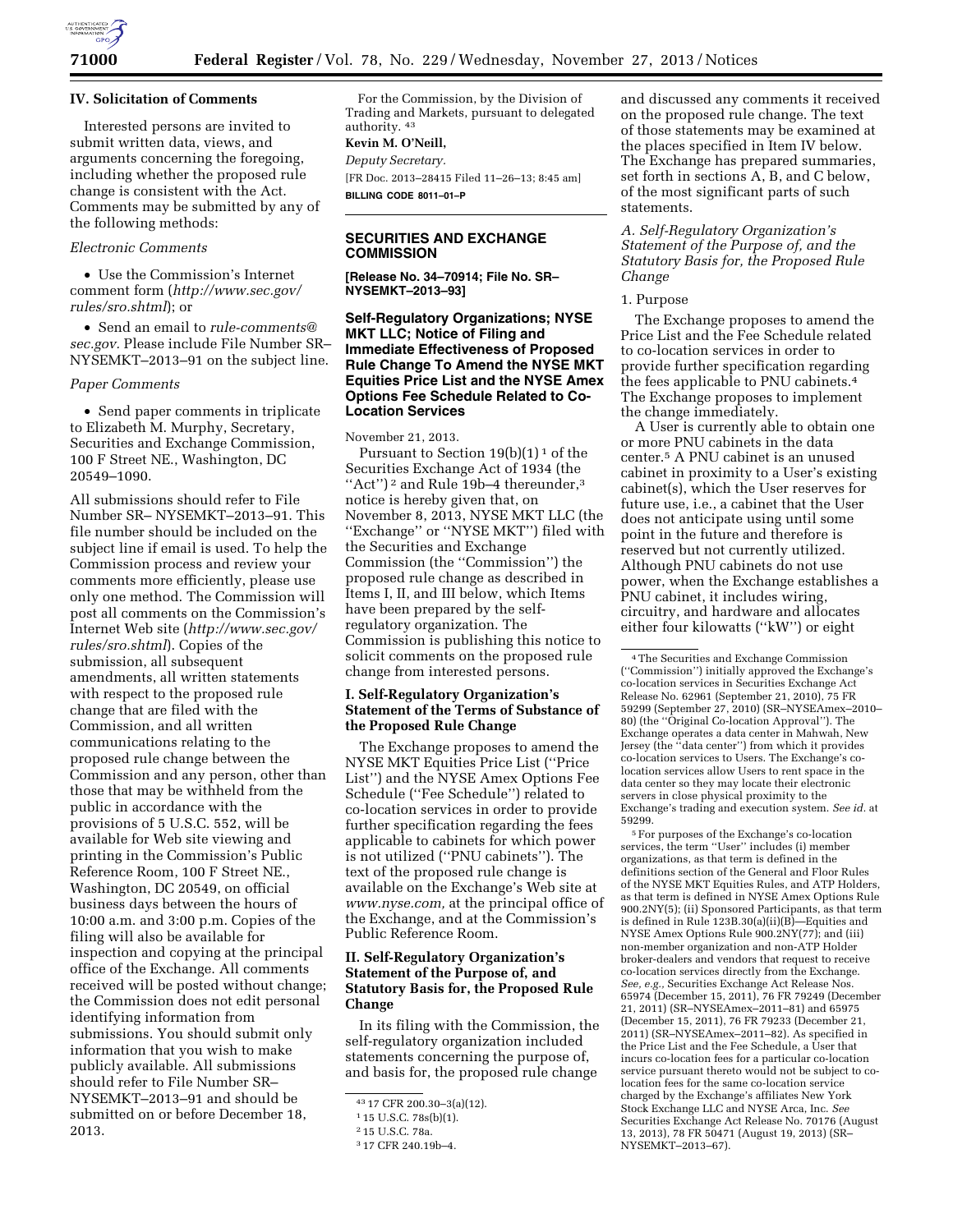kWs of unused power capacity, depending on the User's requirements, as it does for all cabinets.<sup>6</sup> This allows the PNU cabinet to be powered and used promptly upon the User's request.

The applicable monthly fee for PNU cabinets (the ''PNU Fee'') was described within the Original Co-location Approval as 40% of the applicable per kW monthly fee.7 Accordingly, since the Exchange began offering co-location services in the data center, the amount of the PNU Fee charged for a cabinet per month depended on the number of kWs of power allocated to that PNU cabinet. The Exchange subsequently specified that the PNU Fee would be \$360 per month, which is 40% of the lowest per kW monthly cabinet fee specified in the Price List and Fee Schedule for cabinets in use (i.e., 40% of \$900).8 The Exchange continued to charge the PNU Fee on a per kW basis. To provide greater specificity with respect to the PNU Fee and better align the Price List and Fee Schedule with the Exchange's billing practice, the Exchange proposes to amend the Price List and Fee Schedule to explicitly provide that the applicable monthly PNU Fee is \$360 per kW of power allocated to the PNU cabinet.9

As is the case with all Exchange colocation arrangements, (i) neither a User nor any of the User's customers would be permitted to submit orders directly to the Exchange unless such User or customer is a member organization, an ATP Holder, a Sponsored Participant or an agent thereof (e.g., a service bureau providing order entry services); (ii) use of the co-location services proposed herein would be completely voluntary and available to all Users on a non-

9For example, if a User has a PNU cabinet allocated four kWs of power, the Exchange would charge the User  $$1,440$  per month (i.e.,  $$360 \times$  four). If a User has a PNU cabinet allocated eight kWs of power, the Exchange would charge the User \$2,880 per month (i.e., \$360 × eight). Users are not otherwise charged for PNU cabinets until power is activated, at which point the fees applicable to other cabinets are charged (i.e., the \$5,000 initial fee per cabinet and the full, monthly fee per kW).

discriminatory basis; 10 and (iii) a User would only incur one charge for the particular co-location service described herein, regardless of whether the User connects only to the Exchange or to the Exchange and one or both of its affiliates.11

The proposed change is not otherwise intended to address any other issues relating to co-location services and/or related fees, and the Exchange is not aware of any problems that Users would have in complying with the proposed change.

### 2. Statutory Basis

The Exchange believes that the proposed rule change is consistent with Section  $6(b)$  of the Act,<sup>12</sup> in general, and furthers the objectives of Sections  $6(b)(4)$  and  $(5)$  of the Act,<sup>13</sup> in particular, because it provides for the equitable allocation of reasonable dues, fees, and other charges among its members, issuers and other persons using its facilities and does not unfairly discriminate between customers, issuers, brokers or dealers.

Overall, the Exchange believes that the proposed change is consistent with the Act because the Exchange offers the co-location services described herein (i.e., PNU cabinets) as a convenience to Users, but in doing so incurs certain costs, including costs related to the data center facility, including maintaining an adequate level of power so that PNU cabinets can be available and powered on promptly at the request of a User. As such, the proposed fees relate to the level of services provided by the Exchange and, in turn, received by the User.

The Exchange believes that the proposal is reasonable because it would better align the Price List and Fee Schedule with the Exchange's billing practices and provide further specificity in the Price List and Fee Schedule regarding such fees. The proposal is

11*See* SR–NYSEMKT–2013–67, *supra* note 5 at 50471. The Exchange's affiliates have also submitted the same proposed rule change to provide further specification regarding the fees applicable to PNU cabinets. *See* SR–NYSE–2013–74 and SR–NYSEArca–2013–124.

further reasonable because pricing for PNU cabinets is comparable to pricing for the ''Cabinet Proximity Option'' available to users of co-location facilities of The NASDAQ Stock Market LLC (''NASDAQ''), which varies based on the power capacity of the cabinet.14

As with fees for existing co-location services, the PNU cabinet fees are charged only to those Users that voluntarily select the related services, which are available to all Users. The Exchange therefore believes that the proposed change is equitable and not unfairly discriminatory because it would continue to result in fees being charged only to Users that voluntarily select to receive the corresponding services and because those services are available to all Users. As such, the proposed change would not unfairly discriminate between or among market participants that are otherwise capable of satisfying any applicable co-location fees, requirements, terms and conditions established from time to time by the Exchange.

Finally, the Exchange believes that it is subject to significant competitive forces, as described below in the Exchange's statement regarding the burden on competition.

For these reasons, the Exchange believes that the proposal is consistent with the Act.

#### *B. Self-Regulatory Organization's Statement on Burden on Competition*

In accordance with Section 6(b)(8) of the Act,15 the Exchange believes that the proposed rule change would not impose any burden on competition that is not necessary or appropriate in furtherance of the purposes of the Act because any market participants that are otherwise capable of satisfying any applicable colocation fees, requirements, terms and conditions established from time to time by the Exchange could have access to the co-location services provided in the data center. This is also true because, in addition to the services being completely voluntary, they are available to all Users on an equal basis (i.e., the same range of products and services are available to all Users).

The Exchange further believes that the proposal would not impose any burden on competition that is not necessary or

<sup>6</sup>A User is generally able to determine an approximate amount of power that it will typically consume in its cabinet. A User would request either a four or eight kW cabinet based on its anticipated peak power consumption.

<sup>7</sup>*See* Original Co-location Approval at 59299, n. 5. Users pay a monthly per kW fee for cabinets in use, which is based on the number of kWs allocated to the User's cabinets. The fee ranges from \$1,200 per kW, for Users utilizing four to eight kWs, to \$900 per kW, for Users utilizing more than 41 kW.

<sup>8</sup>*See* Securities Exchange Act Release Nos. 67664 (August 15, 2012), 77 FR 50733, 50734 (August 22, 2012) (SR–NYSEMKT–2012–10) and 67665 (August 15, 2012), 77 FR 50734, 50735 (August 22, 2012) (SR–NYSEMKT–2012–11).

<sup>10</sup>As is currently the case, Users that receive colocation services from the Exchange will not receive any means of access to the Exchange's trading and execution systems that is separate from, or superior to, that of other Users. In this regard, all orders sent to the Exchange enter the Exchange's trading and execution systems through the same order gateway, regardless of whether the sender is co-located in the data center or not. In addition, co-located Users do not receive any market data or data service product that is not available to all Users, although Users that receive co-location services normally would expect reduced latencies in sending orders to, and receiving market data from, the Exchange.

<sup>12</sup> 15 U.S.C. 78f(b).

<sup>13</sup> 15 U.S.C. 78f(b)(4) and (5).

<sup>14</sup>*See* NASDAQ Rule 7034. Fees for NASDAQ's Cabinet Proximity Option are \$1,000 per medium or low density cabinet or \$1,500 per medium/high or high density cabinet. The Exchange understands that NASDAQ's Cabinet Proximity Option gives its co-location customers the ability to reserve contiguous or near contiguous cabinets and power at a reduced rate, similar to manner in which Users are able to request PNU cabinets in the Exchange's data center for future use.

<sup>15</sup> 15 U.S.C. 78f(b)(8).